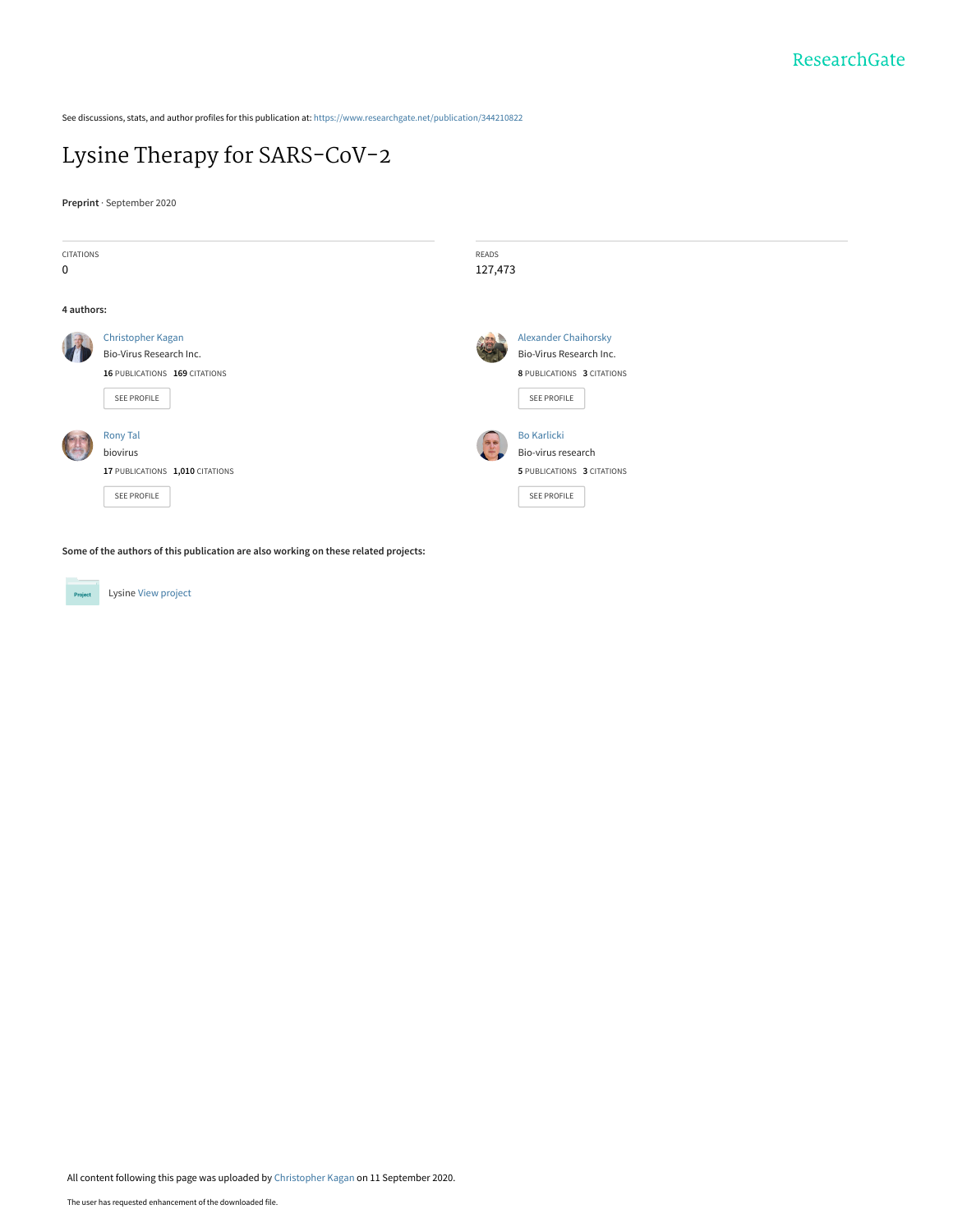Lysine Therapy for SARS-CoV-2         

Christopher Kagan, Alexander Chaihorsky, Rony Tal, Bo Karlicki.

Until treatments with wide universality across target viral families become a reality, pandemics will continue to inflict severe medical and economic losses on the world's population, as the current situation demonstrates. Both therapeutic and vaccine arms of viral defense should be developed with universality in mind, and our group, Bio-Virus Research, has been working on both universal vaccines and universal therapeutic approaches for decades. In this letter we report our current results using Llysine therapeutically against SARS-CoV-2.         

The first report of the clinical use of L-lysine, written by the lead author of this article, appeared in The Lancet in 1974. (1) The mechanism of action and clinical follow up confirming its effectiveness in the treatment of herpes was published in 1978 (2), and invitro confirmation of the inhibition of arginine by lysine was published in 1985. (3) Since then L-lysine supplementation with arginine restriction has become a recognized treatment worldwide, and the generally used dosage ranges between 100 mg to 4 grams a day; notably no toxicity has been reported with up to 8 grams per day. (4) Lysine therapy appears to apply universally across the entire family of herpes viruses with no exceptions reported. Examples in humans include cytomegalovirus and zoster. (2) Lysine has been shown to be suppressive in both RNA and DNA viruses, examples include the RNA-type mouse encephalomyelitis virus, and the DNA-type adenovirus type 1, SV 40, and polyoma, and the herpes virus in chickens that causes Marek's disease is known to be arginine dependent. (2) The action of lysine is complex with interference of L-arginine incorporation into the virus by L-lysine established. (2) (3) Lysine inhibits arginine absorption in the intestine competitively loweringarginine levels, as well as inhibiting arginine reabsorption in the renal tubules. (2) A more complex mechanism with respect to SARS-CoV-2 is strongly suggested in multiple references which lay a foundation for further investigation beyond the scope of this clinical report. (6) (9) (10) (11) (12) (17) (20)(23)       

A report in 2016 which included L-lysine showed a positive clinical outcome against MERS-CoV in-vitro, although not SARS-CoV-2 which had not yet appeared. (5) Given that L-lysine appears to operate universally within the herpes viral family, it would be reasonable to expect it to work in the entire SARS viral family. Our clinical experience demonstrates effectiveness against SARS-CoV-2, and it is therefore likely to work in MERS-CoV and other members of the Coronavirus family in-vivo. Dietary lysine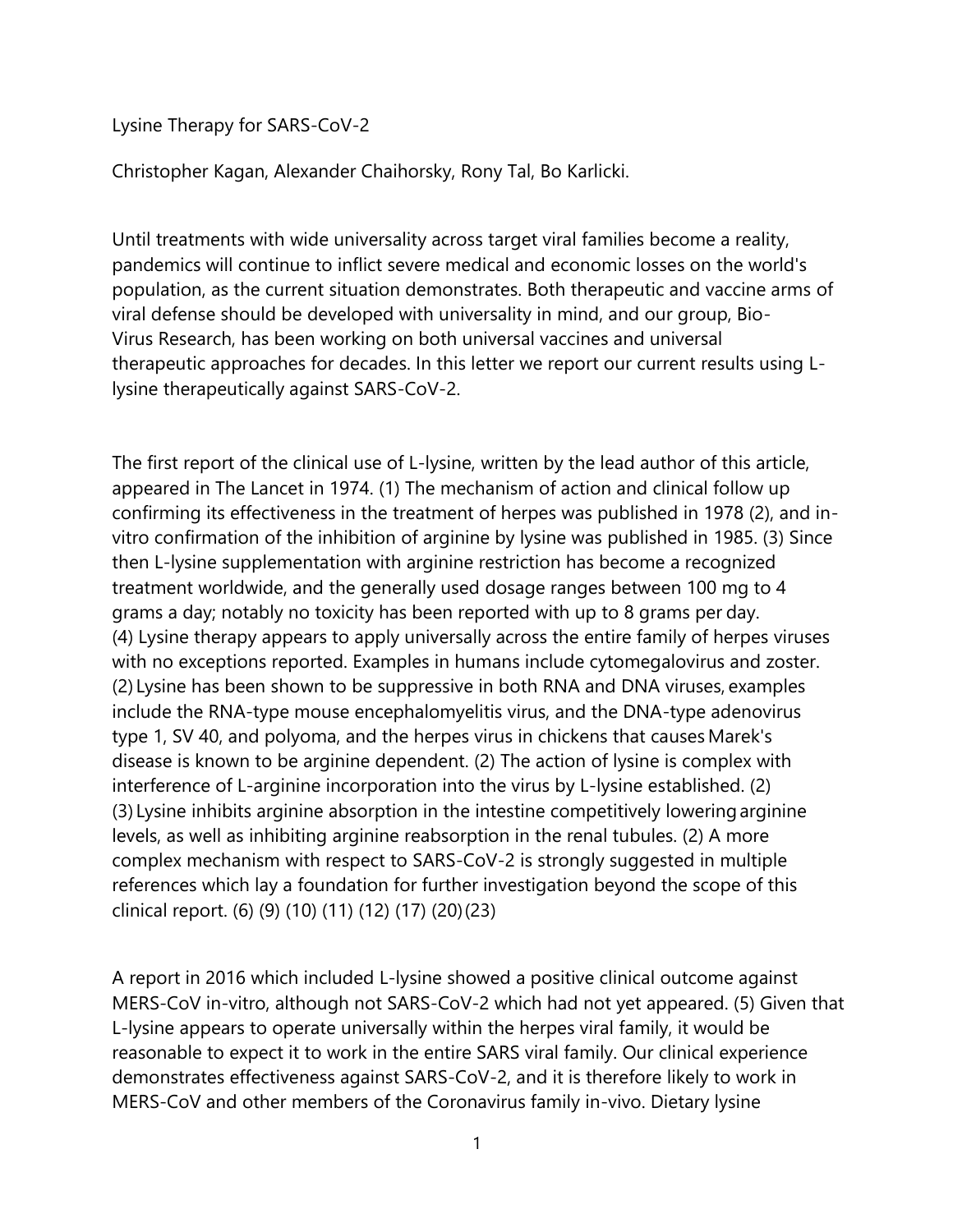deficiency is known to impair both antibody responses and cell-mediated immune response. (7) Lysine improves the immune system.(4)    

We tested the clinical efficacy of lysine on SARS-CoV-2. Tabulated data from 40 + subjects, and non-tabulated data from 100+ subjects; 8 were in the United States, and the majority in the Dominican Republic. The age ranged between 16 to 77, with 55% of the tabulated group being female. Approximately 50% of the subjects were PCR or rapid test Covid confirmed. Approximately 50% were febrile, 30% had cough/throat, 35% anosmia, 50% CNS/muscle pain, and 45% had other symptoms.         

The dose range administered was 1000 mg to 4000 mg, with the latter rarely given, and an average dose of 2000 mg. We do not recommend exceeding 3000 mg due to possible bradykinin buildup causing a cough or increasing coughing in some subjects. (19) The dosage schedule recommended based on our study for acute cases (less than 1 month with symptoms) is a base dose of 1000 mg twice on day 1, increasing, if needed, by 500 mg to 1000 mg for a total not exceeding 3000 mg on day 2. From day 3 forward, some patients may require as high as 3500 mg. The recommended treatment times are one hour before breakfast, and 3 pm on day 1 with the times advanced earlier in the afternoon on day 2 if needed, opening a 9 pm time slot for a third dose. All doses should be taken a minimum of 1 hour before a meal, and with two cups of water. Two cups of water aids in absorption, hydration, anticoagulation, and dampens appetite which results in a decrease in the quantity of unintended arginine ingestion. A first day emergency dose of 2000 mg together (try not to exceed 4 grams in total on day 1) or a few hours apart yields outstanding results.There are many charts available of the lys/arg ratios in various foods, and a dietary ratio of 2.0 to 3.0 lysine to 1.0 arginine for the first few days is recommended. The ratio can be lowered to 1.5 to 3.0 lysine to 1.0 arginine once near full symptom control is achieved. Restriction of coffee (and other high caffeine drinks), the importance of which cannot be stressed enough, and observing the arginine restricted diet is critical to the speed of recovery and success of treatment. Additional cautionary notes are listed at the bottom of the letter, and these cautions should be observed in follow-up clinical studies.        

No trend was noted between sexes, ages, or co-morbidities in relation to lysine treatment.Approximately 80% of acute stage Covid-19 sufferers given lysine displayed a minimum 70% reduction in symptoms in the first 48 hours (not including long term symptomatic subjects). Excluding long term subjects, treatment times vary from 2 days to 3.5 weeks, with many variables at play. Patients who started lysine in the hospital were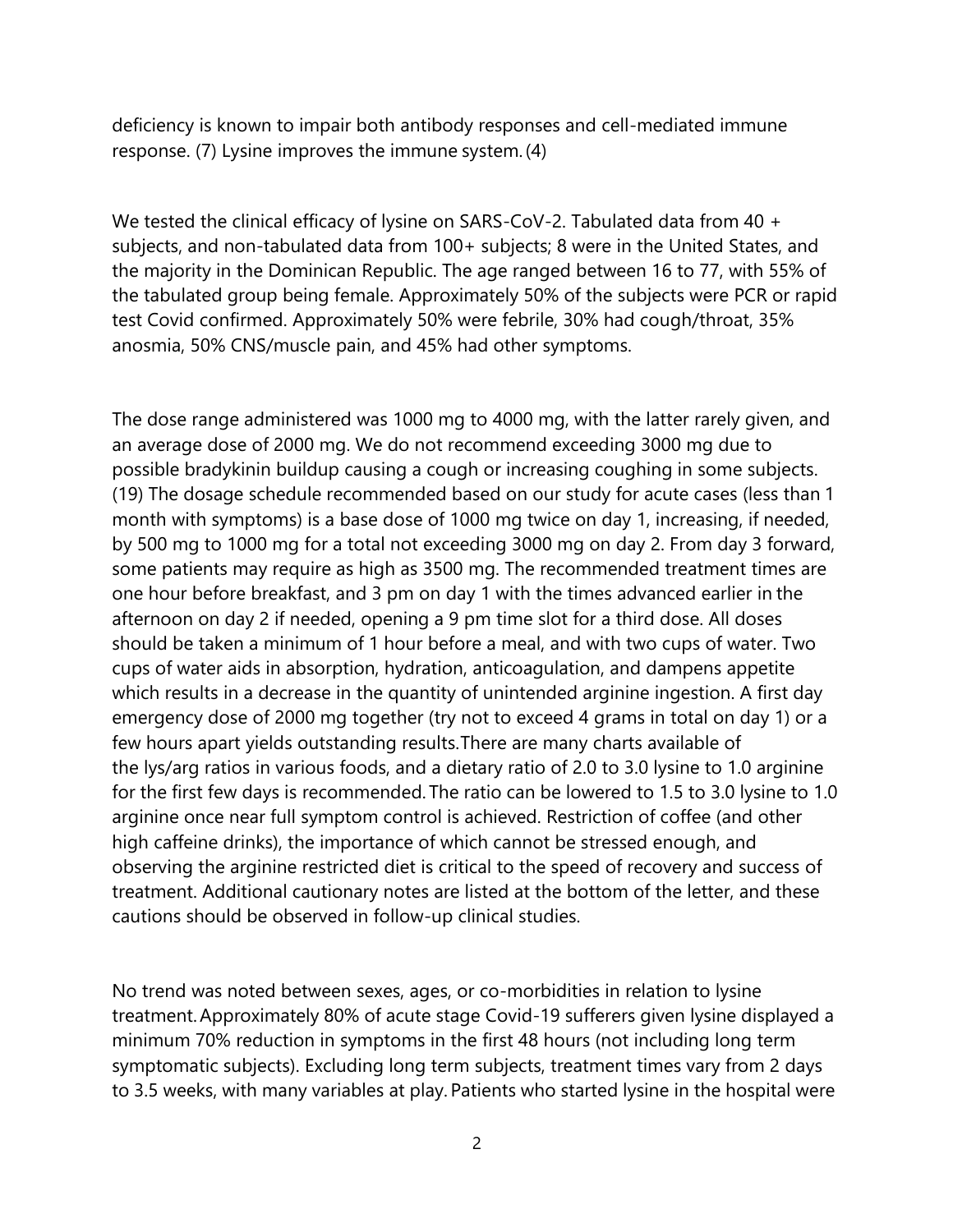discharged an average of 3 days after starting treatment.Treatment should be continued regardless of negative results, until low dose lysine is reached, and no symptoms are observed. Even when lysine was in short supply, subjects on 2 grams on day 1, and 1 gram the following days, while adhering to the dietary restrictions, had slightly delayed but timely recoveries. Resuming physical activity too early during recovery sometimes resulted in setbacks. Several of the inpatients, tabulated and non, after starting this protocol were RT-PCR negative on day 2 to 3, coinciding typically with their discharge.A larger sample size and randomized controlled trials with RT-PCR daily testing will be required to assess the true time to conversion to seronegative. Five patients who fasted on day 1, due to lack of appetite, were noted to have a significant reduction in the time and severity of febrile and non-febrile symptoms.It is assumed that zero food intake equated to no arginine consumed, and hence faster response time.For this group, the time to significant reduction in symptom varied from 4 hours to 18 hours (with only a few symptoms remaining). It is important to note that while the average subject may be completely asymptomatic on day 3 or 4, if they stop treatment/exhaust lysine supply, on many occasions, symptoms return, albeit usually reduced in severity. Typically for this group, symptoms abate within a few hours of resuming their lysine.         

Lysine is a treatment, not a cure, and is dependent on the immune system response gathering momentum to further control the illness. All should remain on at least a maintenance dose of 1 gm for a minimum of a 1 week (preferably 2 weeks or more) after all symptoms have abated including following dietary restrictions for 3 weeks to prevent relapse. Evidence of asymptomatic clotting for those who stopped the regimen too early was observed. Coffee (associated arginine increase) can overwhelm lysine rendering it ineffective until the caffeine effect subsides. The caffeine effect displaces lysine from the metabolic pathways. (18) Coffee/high caffeine consumption was the most common behavior of long term symptomatic subjects, followed by a vegetarian/lysine deficient diet and exercising. Coffee/high caffeine drinks should be avoided during treatment and for 3 weeks after recovery at a minimum. Our treatment protocol has been used in more than 180 patients, with 40+ reported here. Only 1 subject was hospitalized after starting lysine for secondary bacterial infection. He was discharged 6 days later, with no long-term effects. One Covid-19 confirmed fatality due to secondary bacterial infection occurred. Obviously more studies, including randomized controlled trials, are required for full clinical understanding.         

One of the most important observations in relation to lysine was the incredibly short time to eliminate/reduce fever presumably due to extinguishing the associated cytokine storm. Cytokine storm appears to be extinguished in hours, based on the 5 inpatients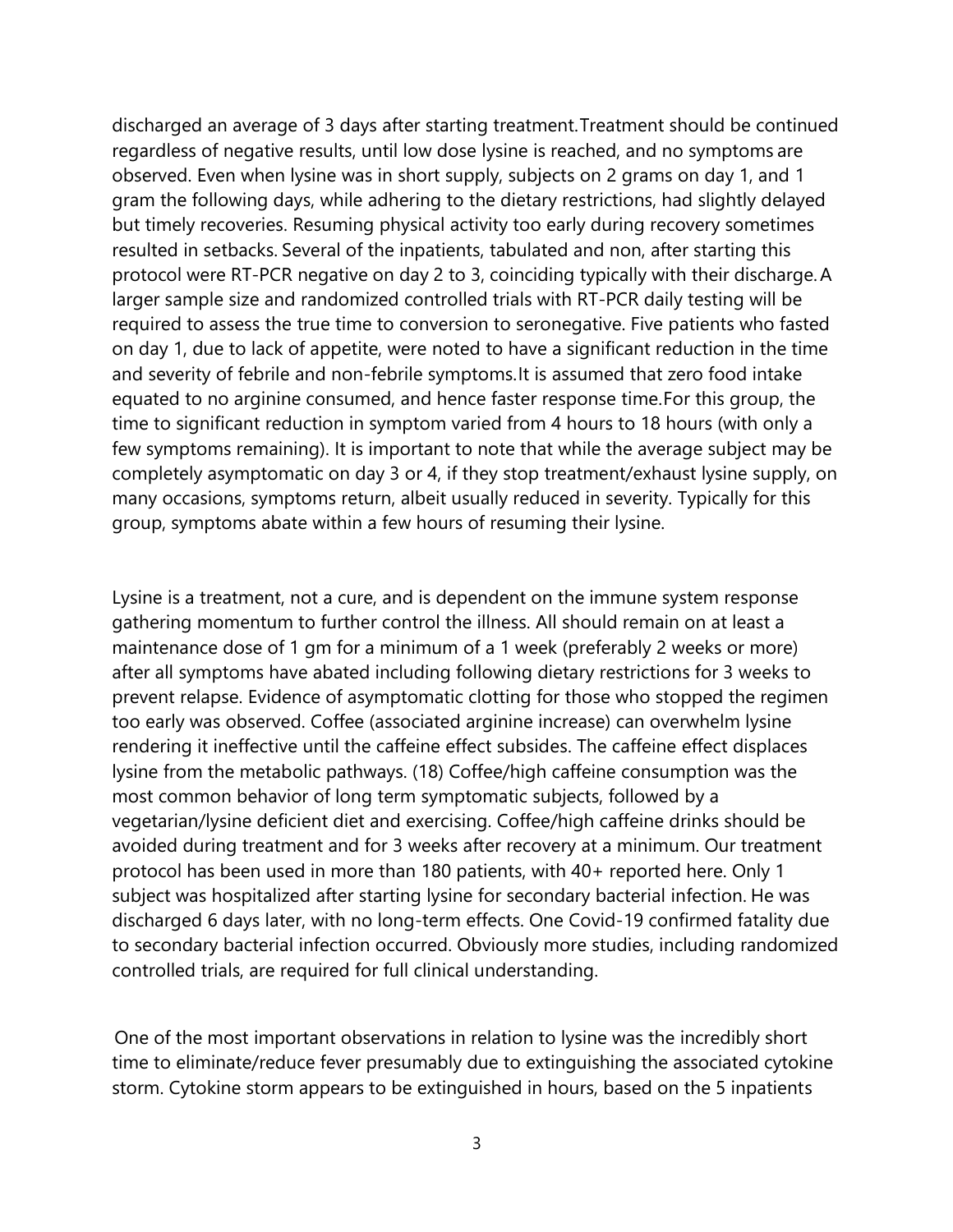who appeared to be in severe crisis when lysine was administered who showed very rapid reduction in symptoms and stabilization. CRP levels returned to normal, yet Ddimer levels were high in some subjects. Only a small percentage of subjects on lysine were febrile past 24 hours, and most were relieved in less than 12 hours with proper doses and dietary restrictions. IL-10 inhibits the synthesis of IL-6, TNF and IL-1 beta which are implicated in fever. (8) IL-10 serves as an endogenous antipyretic. (8) Lysine deficiency raises IL-6 inflammatory cytokine levels, so lysine potentially has an IL-6 inhibitory effect, and lysine also increases IL-10 anti-inflammatory cytokines as shown in the liver. (7) Therefore, it is logical to assume that supplementation with lysine could restore or augment IL-10 levels resulting in downregulating proinflammatory cytokines, in turn eliminating fevers and cytokine storms. IL-6 inhibitors for patients with severe Covid-19 are associated with decreased intubation, reduced mortality, and increased discharge. (13) L-lysine decreases nitric oxide production (14), thereby limiting a key role in the pathogenesis of inflammation, and thus lysine may serve an anti-inflammatory role (15) by reducing pro-inflammatory cytokines (24). These clinical results suggest that lysine appears highly suppressive of viral replication, and if these results are confirmed by further studies, lysine should significantly flatten the curve, reduce mortality and hospital bed utilization while we await a curative vaccine or vaccines, ideally one with universal application across the entire Coronavirus group.         

It might be that the combination of suppressive lysine and vaccination is superior to either alone. There may be places in the world where even inexpensive lysine is unaffordable, but high lysine foods combined with arginine restriction might still serve the purpose. Our hope is that these findings will encourage those in a position to perform follow-up studies to do so, hopefully confirming its usefulness, and further refining our understanding of optimal dosage, mechanisms, routes of administration and how to maximize the efficacy of this therapy.

Cautionary note: Long term asymptomatic (over 1 month) and medically fragile patients should exercise caution and use low dose lysine for the initial days and incrementally raise their dose 500 mg every 4 to 5 days, until reaching 2500 mg daily and evaluate. Higher doses have been used, but the concern is that doses higher than 3000 mg could result in occult clots embolizing. No coffee, exercise, marijuana, or arginine rich foods during treatment is included in the recommended protocol. Lysine has been reported to nearly double serum zinc levels without supplementation. (16) Zinc and calcium should not be given with lysine since lysine also raises calcium levels. (22) Patients on pacemakers should be under close clinical observation since lysine might increase cardiac output (21) and increases pulmonary resistance. (14) Clinicians who are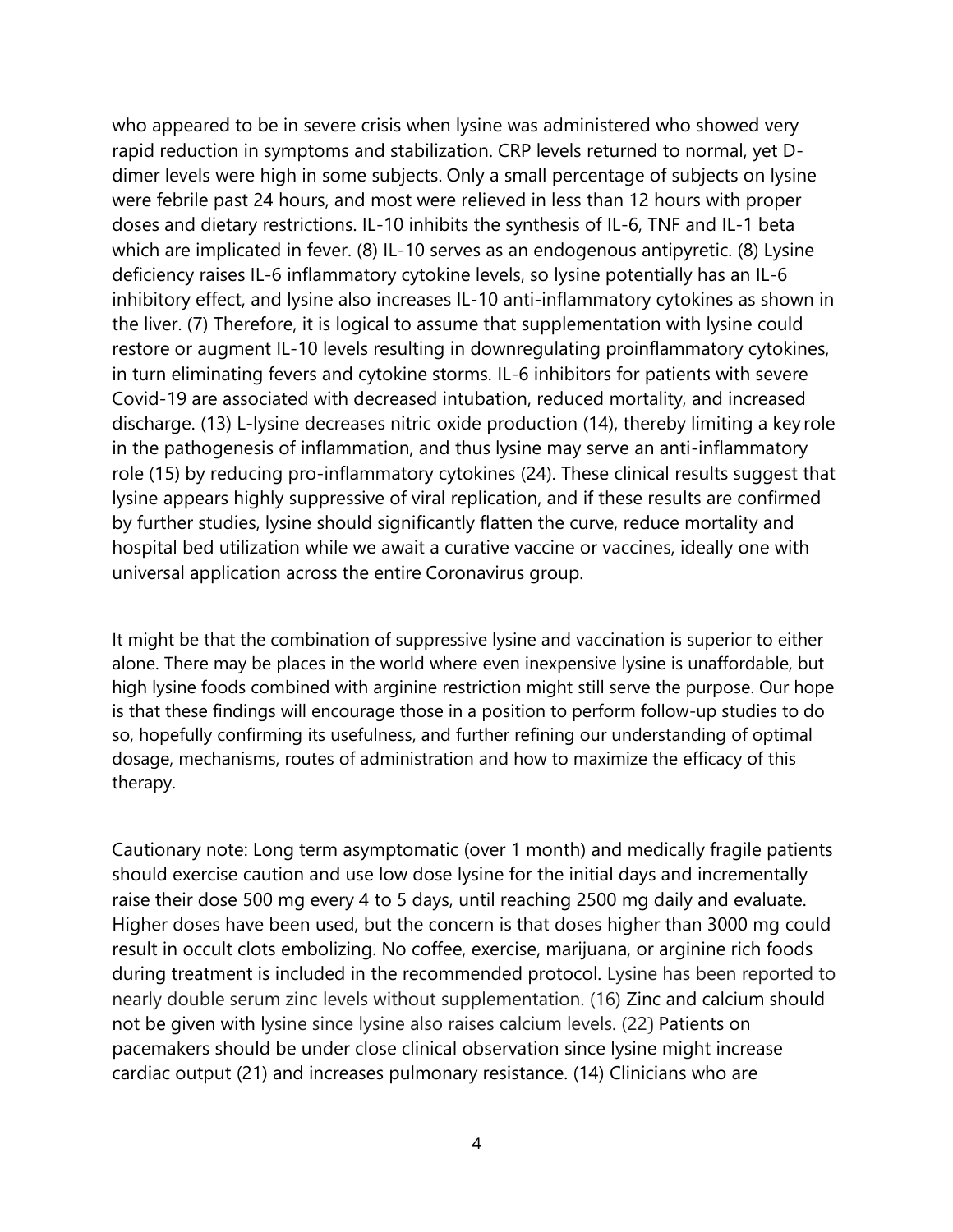interested in more details may contact us for additional information at Bio-Virus Research +1(775) 742 8811, xyz1953@gmail.com).         

Bio-Virus Research Inc. 5774 Tappan Dr. Reno, Nevada, USA [xyz1953@gmail.com](mailto:xyz1953@gmail.com) +1(775) 742-8811

- 1  Kagan, C.; Lysine therapy for herpes simplex. Lancet i: 137 (1974).
- 2. Griffith, R. S.; Norins, A. L.; Kagan, C.; A multicentered study of lysine therapy in herpes simplex infection. Dermatologica 156:257-267 (1978).
- 3. Griffith, R. S.; DeLong, D. C.; Nelson, J. D.; Relation of arginine-lysine antagonism to herpes simplex growth in tissue culture. Chemotherapy 27: 209-213 (1981).
- 4. PubChem (internet). Bethesda (MD) National Library of Medicine (US), National Center for Biotechnology Information; 2004- Pubchem compound summary for cid 5962, lysine; (cited 2020 aug. 28) available from: [http://pubchem.ncbi.nlm.nih.gov/compound/lysine.](http://pubchem.ncbi.nlm.nih.gov/compound/lysine)
- 5. Muller, C.; Kari, N.; Ziebuhr, J.; Pleschka, S.; D, I-lysine acetylsalicylate + glycine impairs coronavirus replication.  Journal of Antivirals & Antiretrovirals 8(4) 142-150 (2016).
- 6. Riley, F. L.; Martin. L.; Morin, E. L.; Stephens, E.E.; Hilton, B. L.; Polyriboinosinicpolyribocytidylic acid-poly-l-lysine (poly(icl) without carboxymethylcellulose (cmc): a new primate-effective interferon inducer. Proceedings of the Society for Experimental Biology and Medicine 169: 183-188 (1982).
- 7. Han, H.; Yin J.; Wang, B.; Huang, X.; Yao, J.; Zheng, J.; Fan, W.; Li, T.; Yin, Y.; Effects of dietary lysine restriction on inflammatory responses in piglets. Scientific Reports 2451 (2018).
- 8. Leon, L.R.; Kozak.; W., Rudolph, K.; Kluger, M. J.; An antipyretic role for interleukin-10 in LPS fever in mice. Am. J. Physiol. 276 (1999).
- 9. Heurich, A.; Hofmann-Windkler, H.; Grier, S.; Liepold, T.; Jahn, O.; Pohlmann, S.; Tmprss2 and adam17 cleave ace2 differentially and only proteolysis by tmprss2 augments entry driven by the severe acute respiratory syndrome coronavirus spike protein. Journal of Virology 88: 1293-1307 (2014).
- 10. Saito, S.; Matsui, S.; Wantanabe, M.; Waga, T.; Kajiwara, Y.; Shirota , M.; Iijima, M.; Kitabate, K.; Matsushita Y.; Moriguchi, I.; Inhibitory activity and protein binding of Llysine derivatives as angiotensin converting enzyme inhibitors. Arzneimittleforschung 1078-81, 1990.
- 11. Melen, K.; Kinnunen, L.; Julkunen I.; Arginine/lysine-rich structural element is involved in interferon-induced nuclear import of STATs. J. Biol. Chem. 16447-55 (2001).